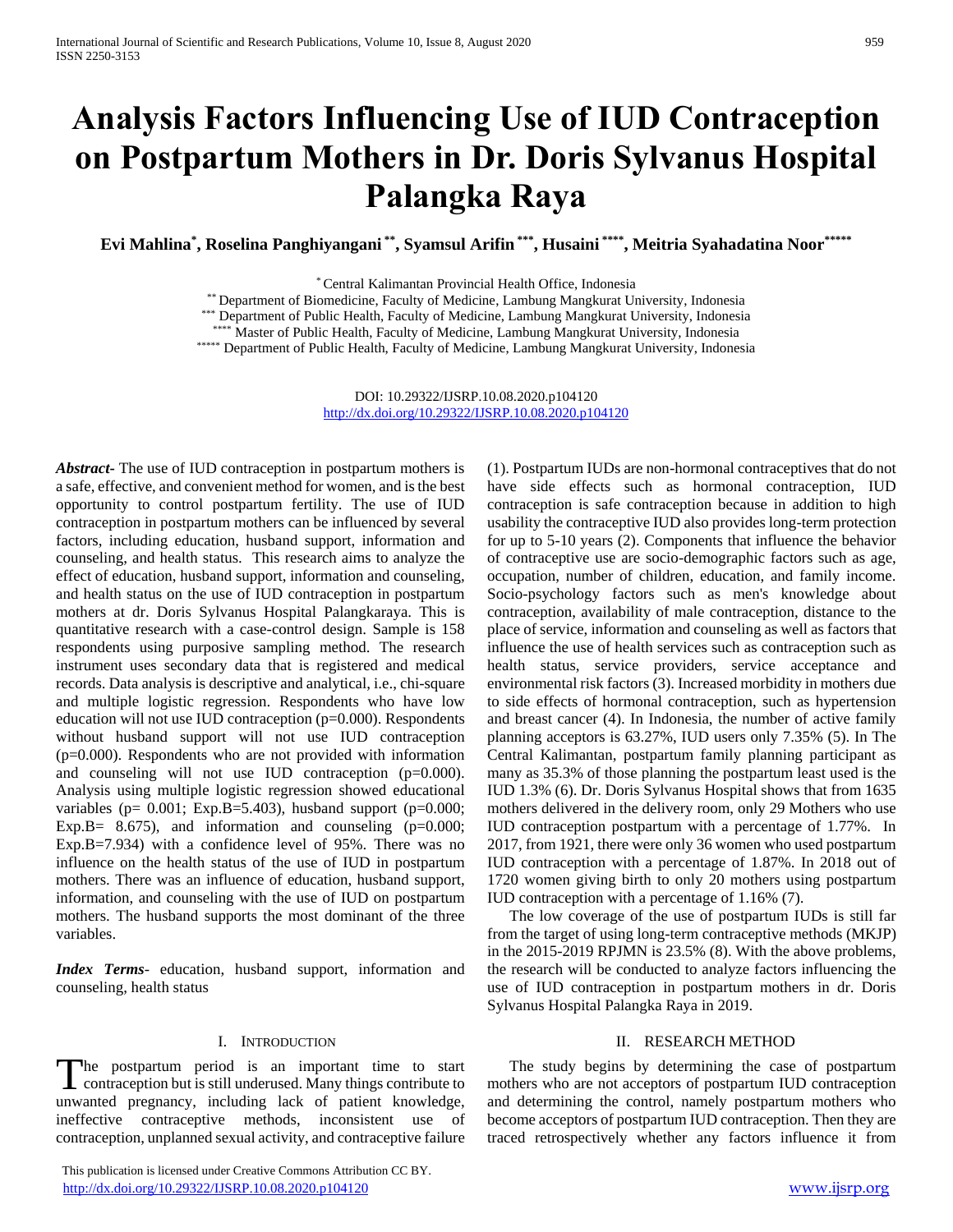education, husband support, information and counseling, and health status. This study uses secondary data from medical records and registers using checklist sheets as a tool for data collection. The population in this study were all postpartum mothers in dr. Doris Sylvanus Hospital Palangkaraya. The sampling technique in this study was purposive sampling.

# III. FINDINGS

Table 1. Univariate Analysis of Research Variables

| <b>Variable</b> | Category       | <b>Frequency</b> |               |                |               |
|-----------------|----------------|------------------|---------------|----------------|---------------|
|                 |                | Case             | $\frac{0}{0}$ | <b>Control</b> | $\frac{6}{9}$ |
| Education       | Low            | 37               | 46.8          | 10             | 12.7          |
|                 | High           | 42               | 53.2          | 69             | 87.3          |
| Husband         | <b>Not</b>     | 64               | 81.0          | 20             | 25.3          |
| support         | supported      |                  |               |                |               |
|                 | Supported      | 15               | 19.0          | 59             | 74.7          |
| Information     | Non            | 45               | 57.0          | 6              | 7.6           |
| and             | exposed        |                  |               |                |               |
| counseling      | Exposed        | 34               | 43.0          | 73             | 92.4          |
| Health          | N <sub>0</sub> | 42               | 53.2          | 44             | 55.7          |
| status          | medical        |                  |               |                |               |
|                 | indication     |                  |               |                |               |
|                 | With           | 37               | 46.8          | 35             | 44.3          |
|                 | medical        |                  |               |                |               |
|                 | indication     |                  |               |                |               |

Based on the above table, it is known that both in the case group and in the control group the majority of respondents with higher education. There were 53.2% of respondents in the case group and 87.3% of respondents in the control group with higher education. The level of education is one of the factors that determine a person's knowledge and perception of the importance of something, including the importance of participation in family planning (9). Higher education levels are able to absorb information and are better able to consider things that are beneficial or side effects to health. The level of education greatly influences a person to act and look for causes and solutions in his life. Educated people will more easily accept new ideas, higher education referred to here is a high school education or equivalent and college (10). In the case group, the majority of respondents did not support her husband while in the control group, majority of respondents there supported her husband. There were 81.0 % of respondents in the case group with no husband support and 74.7 % of respondents in the control group with no husband support. The husband's support is an encouragement given by the husband in the form of moral and material encouragement in terms of realizing a plan, which in this case is the selection of contraception. Support makes the family able to carry out its functions because family members are supposed to provide mutual support and pay attention to the wife's health conditions and needs. The husband's support is very important for the wife, especially in planning family life as well as in determining the family planning method to be chosen (11).

According to the table above, it is known that both in the case group the majority of respondents did not receive information and counseling were 57.0 % of respondents in the control group were 92.4% of respondents there is given information and counseling. Counseling is the process of exchanging information and positive interactions about family planning, carried out between prospective family planning participants and staff to help prospective family planning participants recognize their family planning needs and choose the best solution and make decisions in accordance with the conditions faced. Counseling also a process of delivering and receiving messages to improve the knowledge, attitudes and behavior of pregnant women/mothers postpartum/breastfeeding women or mothers after a miscarriage and family/partner, can be done directly/indirectly via a communication channel to receiver message to be able to use contraception directly (12).

It is known that both in the case group and in the control group, the majority of respondents in the use of postpartum IUD contraception with health status had no medical indication. There were 53.2 % of the respondents in the case group, and 55.7 % of respondents in the control group with health status are not medically indicated. Health status can give an idea of a person's physical quality. For example, someone who is sick (infectious or non-infectious, infectious, cardiovascular). Health status is also a state of position of people at a healthy or sick level (13).

Table 2. Bivariate Analysis with Chi-Square Test

| <b>Variable</b>            | <b>Postpartum Mother</b> |               |             | p-value       | OR.   |        |  |
|----------------------------|--------------------------|---------------|-------------|---------------|-------|--------|--|
|                            | No IUD                   |               | With IUD    |               |       |        |  |
|                            | $\mathbf n$              | $\frac{6}{9}$ | $\mathbf n$ | $\frac{6}{9}$ |       |        |  |
| Education                  |                          |               |             |               |       |        |  |
| Low                        | 37                       | 46.8          | 10          | 12.7          | 0.000 | 6.079  |  |
| High                       | 42                       | 53.2          | 69          | 87.3          |       |        |  |
| Husband's support          |                          |               |             |               |       |        |  |
| Not supported              | 64                       | 81.0          | 20          | 25.3          | 0.000 | 12.587 |  |
| Supported                  | 15                       | 19.0          | 59          | 74.7          |       |        |  |
| Information and counseling |                          |               |             |               |       |        |  |
| Non exposed                | 45                       | 57.0          | 6           | 7.6           | 0.000 | 16.103 |  |
| Exposed                    | 34                       | 43.0          | 73          | 92.4          |       |        |  |
| Health status              |                          |               |             |               |       |        |  |
| No medical                 | 42                       | 53.2          | 44          | 55.7          | 0.873 | 0.903  |  |
| indication                 |                          |               |             |               |       |        |  |
| With medical               | 37                       | 46.8          | 35          | 44.3          |       |        |  |
| indication                 |                          |               |             |               |       |        |  |

Based on the table above, it can be seen that there are variables that influence the use of IUD contraception in postpartum mothers at dr. Doris Sylvanus Hospital Palangkaraya, namely education ( p-value=0.000) with an OR value of 6.07, husband's support (pvalue=0.000) with an OR value of 12.587 and information and counseling (p-value= 0.000) with an OR value of 16.103. At the same time, the variables that did not affect the use of IUD contraception in postpartum mothers were health status (p-value = 0.873).

### Table 3. Multivariate Analysis with Logistic Regression Test

| Independent      | p-    | Exp   | 95% CI |              |  |
|------------------|-------|-------|--------|--------------|--|
| Variable         | value | (B)   | Lower  | <b>Upper</b> |  |
| <b>Education</b> | 0 001 | 5.403 | .943   | 15.030       |  |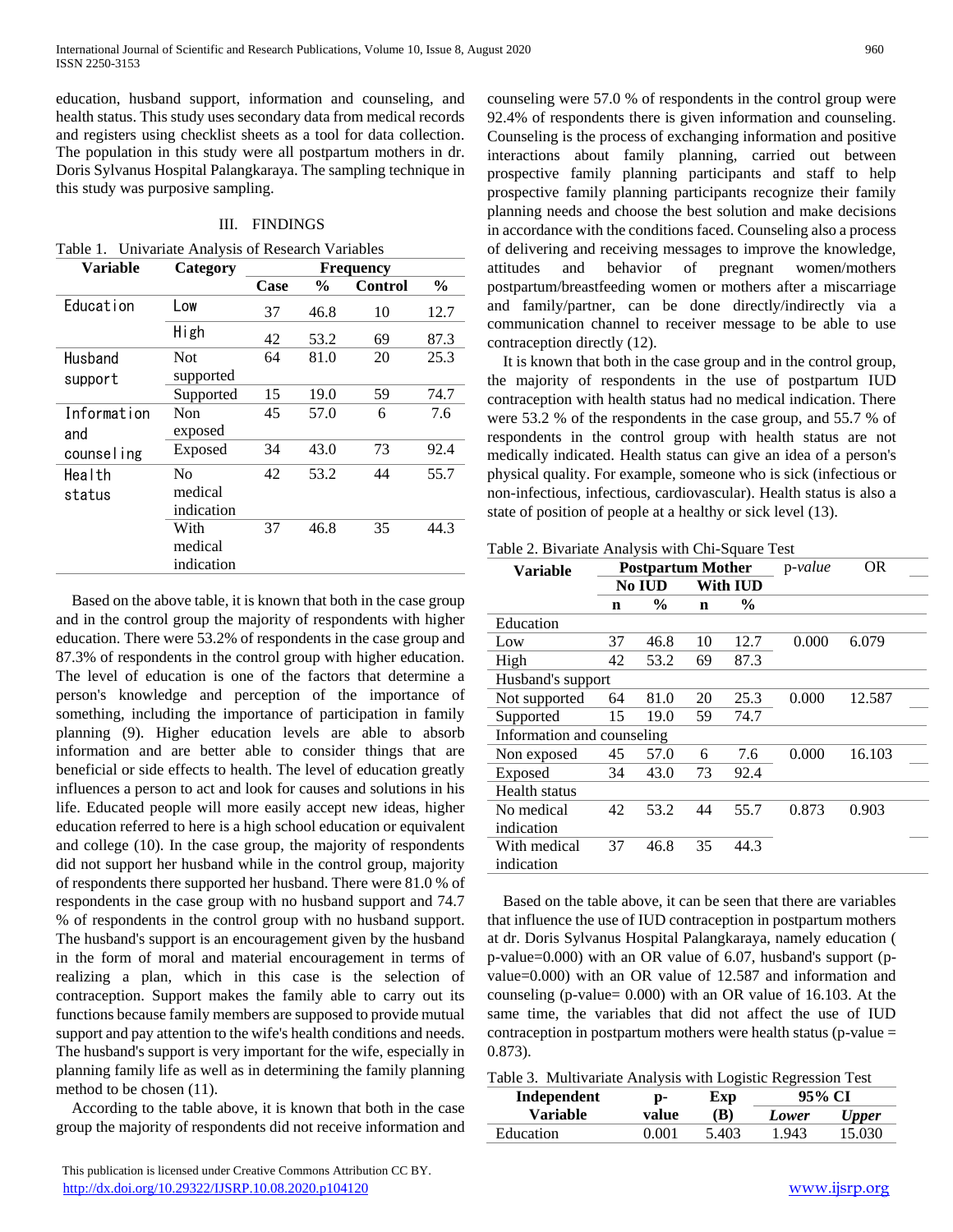International Journal of Scientific and Research Publications, Volume 10, Issue 8, August 2020 961 ISSN 2250-3153

| Husband support | 0.000 | 8.675 | 3.600 | 20.905 |
|-----------------|-------|-------|-------|--------|
| Information and | 0.000 | 7.934 | 2.737 | 23.001 |
| counseling      |       |       |       |        |

 Based on the table above, it can be seen that the most dominant variable influences the use of IUD contraception in postpartum mothers at dr. Doris Sylvanus Hospital Palangkaraya, namely the husband's support (p-value  $= 0.000$ ) with an Exp value (B) of 8.675. Postpartum mothers who do not have the support of their husbands will have a chance of 8.675 times will not use or not become a postpartum IUD acceptor compared to postpartum mothers who have the support of their husbands.

## IV. DISCUSSION

Postpartum IUDs are a safe, effective, and convenient method for most women. For women who lack access to reproductive clinics or health facilities, post- copy IUD is the best opportunity to control postpartum fertility. Other advantages are high motivation to maintain health and help the growth and development of infants and guarantee not to get pregnant again soon (14).

The postpartum period is an important time to start contraception but is still underused. Many things contribute to unwanted pregnancy, including lack of patient knowledge, ineffective contraceptive methods, inconsistent use of contraception, unplanned sexual activity, and contraceptive failure. Of the several factors above that are dependent on individual patients, family planning counseling is a factor that is in the realm of the clinician (1).

Components that influence contraceptive use behavior are socio-demographic factors such as age, occupation, number of children, education and family income. Socio-psychology factors such as men's knowledge about contraception, availability of male contraception, distance to the place of service, information and counseling as well as factors that influence the use of health services such as contraception such as health status, service providers, service acceptance and environmental risk factors (15).

Judging from the characteristics that exist in respoden there are several factors that can affect the use of IUD contraception in postpartum mothers in dr. Doris Sylvanus Hospital Palangkaraya namely education (p-value=0.001), husband's support (pvalue=0.000) and information and counseling (p-value=0.000). The most dominant factor influencing the use of IUD contraception in postpartum mothers is husband support (pvalue=0.000) with an Exp (B) value of 8.675, meaning that postpartum mothers who do not get husband's support will have 8.675 times greater chance of not using contraception. Postpartum IUDs were compared with postpartum mothers who received husband support. This is in line with the research conducted by Astuti (2019) that the most dominant related variable is the husband's support variable with a p-value of 0.001 with an OR of 19.591 (95% CI: 3.227 - 118.927). It means mothers who did not get the support of their husbands at risk 19.591 times would not participate as an IUD contraception acceptor postpartum compared to mothers who received husband support.

#### V. CONCLUSION

Based on the results of research and discussion, it can be concluded as follows:

- 1. There is no influence of health status on the use of IUD contraception in postpartum mothers in dr. Doris Sylvanus Hospital Palangkaraya.
- 2. There is an influence of education, husband support, and information and counseling on the use of IUD contraception in postpartum mothers at dr. Doris Sylvanus Hospital Palangkaraya.
- 3. The husband support is the most influences factor on the use of IUD contraception in postpartum mothers in dr. Doris Sylvanus Hospital Palangkaraya.

#### **REFERENCES**

- 1. Kurniawan, K., & Siswosudarmo, R. (2019) Effects of Antenatal Counseling on Post-Partum IUD Acceptance Levels. Faculty of Medicine, Public Health and Nursing, Gadjah Mada University. Journal of Reproductive Health. 6 (1); 13-17.
- 2. Susanti, L., Muhammad, D, .Satriyanto. (2018) Effects of Hormonal Contraception on Blood Pressure. Faculty of Medicine and Health Sciences, Abdurrab University. Pekanbaru. Riau Collaborative Medical Journal . 1 (3); 1–9.
- 3. Marlina, LS. (2018). Factors That Influence Family Planning Acceptors in the Use of Contraceptive Devices in the Uterus (IUD) in Tegal Sari III Health Center Medan, North Sumatra. Thesis. Faculty of Public Health. The University of North Sumatra.
- 4. Wahyuni, S. (2015) Risk Factors for Hormonal Contraception Acceptors Against Breast Cancer Incidence in RSUP Dr. Soeradji Tirtonegoro. Journal of Midwifery Involution. 5 (10); 2-11
- 5. Ministry of Health RI (2018) Indonesian Health Profile. Ministry of Health of the Republic of Indonesia. Jakarta.
- 6. Central Kalimantan Health Office. (2018) Health Profile of Central Kalimantan Province . Central Kalimantan Provincial Health Office. Palangka Raya.
- 7. Hospital Dr. Doris Sylvanus Palangkaraya. (2018) Register for Reproductive Health Installation room. Dr. Doris Sylvanus Palangkaraya.
- 8. RPJMN. (2014) National Medium-Term Development Plan 2015-2019. Ministry of National Development Planning.
- 9. Indahwati, L., Wati, LR, & Wulandari, DT (2017). Age and Family Planning Experience Related to the Selection of Contraception Methods, Faculty of Medicine, Universitas Brawijaya. Journal of Issues in Midwifery, 1 (2); 9-18.
- 10. Sari, T., & Yulnefia. (2019) Relationship between Demographic Factors and the Use of Contraception in the Womb in Fertile Age Women at Payung Sekaki Health Center, Pekanbaru City. Collaborative Medical Journal . 2 (1); 36-43.
- 11. Mariati, T. (2018). Husband's Support by Choosing the Use of Intra-Uterine Device (IUD) in Plumbon Hamlet, Banguntapan Village, Banguntapan District, Bantul, Yogyakarta. Journal of Health Management Dr. Soetomo Hospital Foundation. 4 (2); 98-109.
- 12. BKKBN. (2017) Regulation of the Head of the National Population and Family Planning Agency Number 24 of 2017. Concerning Post-partum Family Planning and Post-Miscarriage. Directorate of Reproductive Health. Jakarta.
- 13. Hartanto, H., (2015). Family Planning & Contraception. Sinar Harapan library. Jakarta.
- 14. Prawirohardjo, S. (2018) Obstetrics. Build library. Jakarta.
- 15. Magfirah, N. (2017) Factors Related to the Utilization of Childbirth Services by Antenatal Care Patients at Taman Puring Muhammadiyah Hospital. Thesis. Faculty of Medicine and State Islamic Health Sciences. Jakarta.